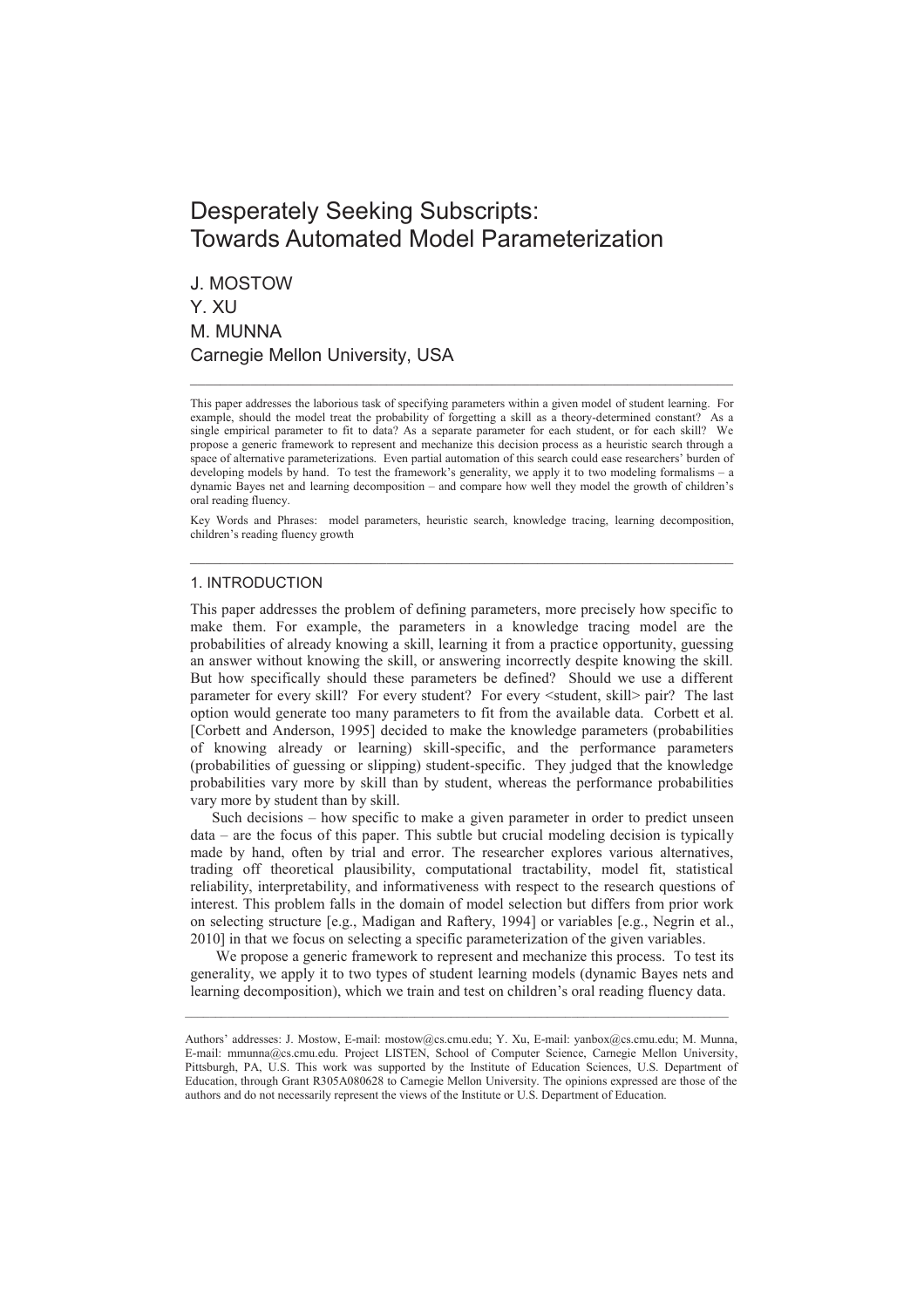## 2. A HEURISTIC SEARCH SPACE OF MODEL PARAMETERIZATIONS

The title of this paper refers to model development as a search for subscripts because subscripts indicate the specificity of the parameters they index. To formalize this search space, we represent each state in the space as a vector with an element for each parameter in the model. For example, consider a dynamic Bayes net model of Knowledge Tracing (KT), with probabilities for *guess*, *slip*, *forget*, *learn*, and *already know*. We represent a parameterization of this model as a vector of 5 elements, each of which specifies how the corresponding parameter is subscripted. For readability, we write the value of each element as a phrase describing how the parameter is indexed, e.g. *'by student'*, *'by skill'*, *'by student level'*.

Formally, we define a **parameterization** of a model with *m* parameters  $p_1$ ,  $p_2$ , ...,  $p_m$ as a vector of *m* split functions  $(F_1, F_2, \ldots, F_m)$ , each of which specifies how to index the corresponding parameter over a set of size *N*, which we call the *size* of the split. For example, to fit the *guess*, *slip*, and *learn* parameters of a KT model separately for each student, we use the '*by student*' function to split them into separate parameters *guess<sup>j</sup>* ,  $slip<sub>j</sub>$ , and *learn<sub>j</sub>* for each student *j*, so its size is the number of students. Likewise, to fit the *already know* parameter separately to the data for each skill, we use the *'by skill'*  function to split it into separate *already know<sub>i</sub>* parameters for each skill *i*, so its size is the number of skills.

To set a parameter to a single value for all of the data, we use a function named *"by NULL*" to leave the parameter as is, with no subscripts or splits. We may estimate its empirical value by fitting the data, or supply a theoretical constant. For example, for a KT model, we apply the *"by NULL"* function to the *forget* parameter, and set its value to zero based on the theoretical assumption of no forgetting.

We define the size of a parameterization as the summed sizes of its split functions. Intuitively, this quantity is simply the total number of subscripted parameters. The example parameterization above indexes three parameters by student and one by skill, so its size is  $3 * #$  students + 1  $* #$  skills.

Given *m* parameters  $p_1$ ,  $p_2$ , ...,  $p_m$  and a set *F* of split functions, the cross product  $F^m$ generates a search space of  $|F|^m$  possible model parameterizations to consider. One simple but inefficient search strategy is brute force, searching for the best model over all expressible splits. Alternatively, one heuristic strategy is to search the space of parameterizations in order of increasing size, fitting the resulting parameterized model to the data, computing some measure of its (complexity penalized) model fit, and halting when we reach a local maximum. Note that the size of the parameterization is a crude measure of model complexity.

#### 3. TWO DIFFERENT MODEL FORMALISMS

**Dynamic Bayes nets** (DBNs) provide a powerful way to infer a student's changing knowledge over time from observed student behavior. We extended a previous DBN model of children's fluency growth [Beck et al., 2008] by adding an observable "Distributed Practice" node whose value is 1 for the student's first encounter of the day for a given word and 0 otherwise. The resulting model (shown in Fig. 1) has 17 parameters, too many to list here. For example, the parameter "*learn | distributed practice, help*" models the probability  $P(K_n = true | K_{n-1} = false, D_{n-1} = true, H_{n-1} = true)$ . We used BNT-SM [Chang et al., 2006] to express different parameterizations of the model and fit them to data.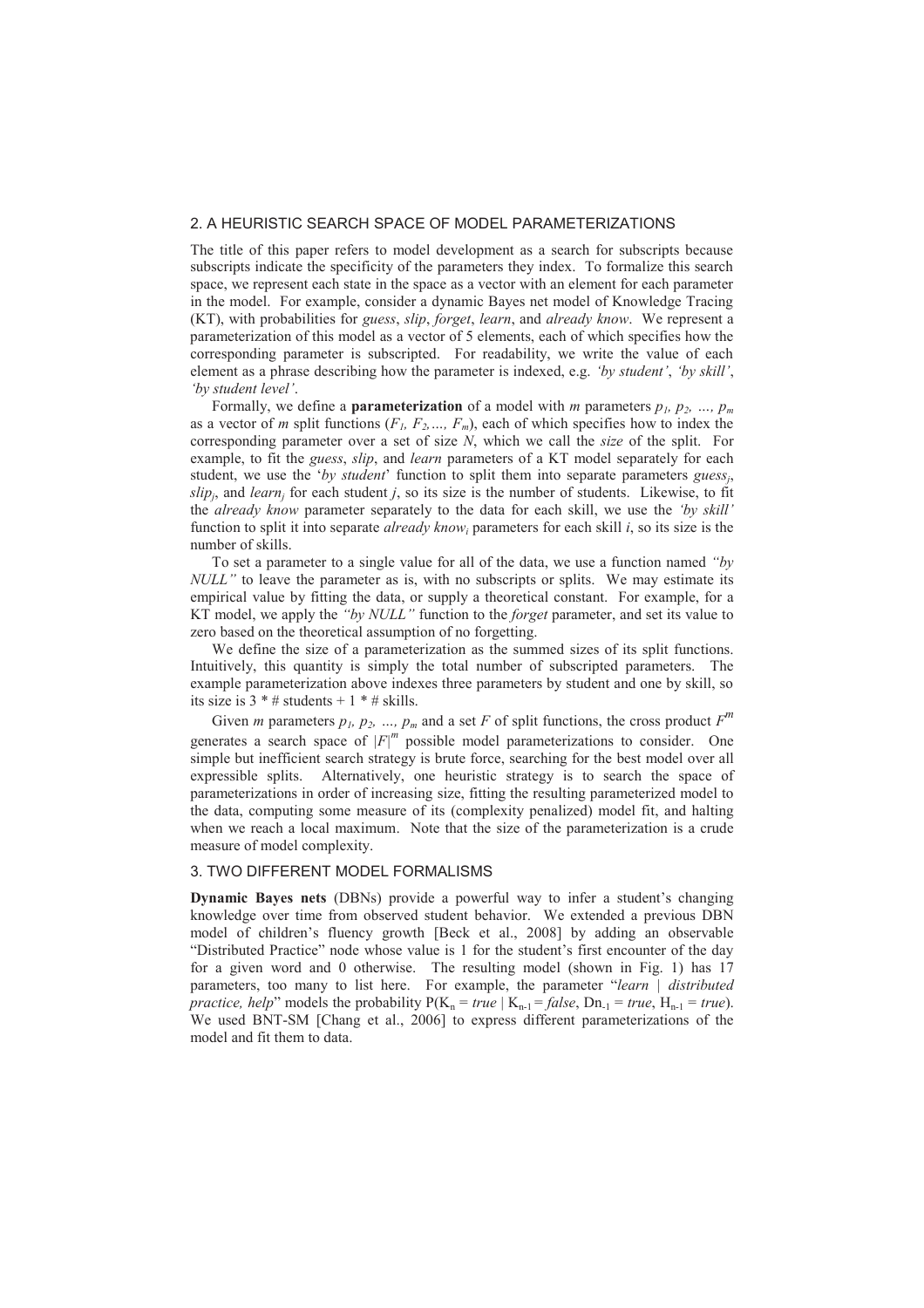

**Fig. 1. Architecture of a Bayes Net Model of Children's Growth in Oral Reading Fluency**

**Learning decomposition** (LD) estimates the relative impact on performance of different types of practice, such as wide vs. repeated reading and distributed vs. massed practice [Beck, 2006]. Using this approach, we developed the following model to predict a child's latency prior to reading a word aloud in text:

 $latency = E + L * word = length + A * e^{-b * (h * m * HM + h * HD + m * NHM + NHD)}$ 

Here *E* represents minimum latency, *L* scales latency as a linear function of word length, *A* reflects the latency at the first encounter of a word, and *b* represents the learning rate. The coefficient *h* represents the impact of a tutor-assisted encounter relative to an unassisted encounter. The coefficient *m* represents the impact of a massed encounter (i.e. of a word seen earlier that day) relative to a distributed encounter (i.e. of a word seen for the first time that day). The variable *HM* counts the number of assisted, massed encounters; *HD* counts assisted, distributed encounters; *NHM* counts unassisted, massed encounters; and **NHD** counts unassisted, distributed encounters. To fit different parameterizations of this model to data, we used MATLAB's (Ver. 7.6.0.324) non-linear regression function.

# 4. EVALUATION

#### 4.1 Data

The oral reading fluency data for this paper comes from a random sample of 40 children, stratified by gender and reading level, from the students who used Project LISTEN's Reading Tutor [Mostow and Aist, 2001] during the 2005-2006 school year, with a median usage of 5.7 hours. In total they attempted to read 5,078 distinct word types ranging in difficulty level from grades 1 to 11. The data includes each student's unique user id, gender, reading level (from grade K to 6), and performance on each word encounter, which we define as fluent if accepted by the Reading Tutor as read correctly without help or hesitation.

To partition the data into training and test sets, we ordered the distinct word types encountered by each student by the number of encounters. We assigned all the student's encounters of odd-numbered word types to the training set, and all encounters of evennumbered word types to the test set, so as to be able to train and test models on all of a student's encounters of a given word.

 Given the information in the data set, one set of possible splits is *{'by student', 'by*  student level', 'by gender', 'by word', 'by word level', 'by student and word level', 'by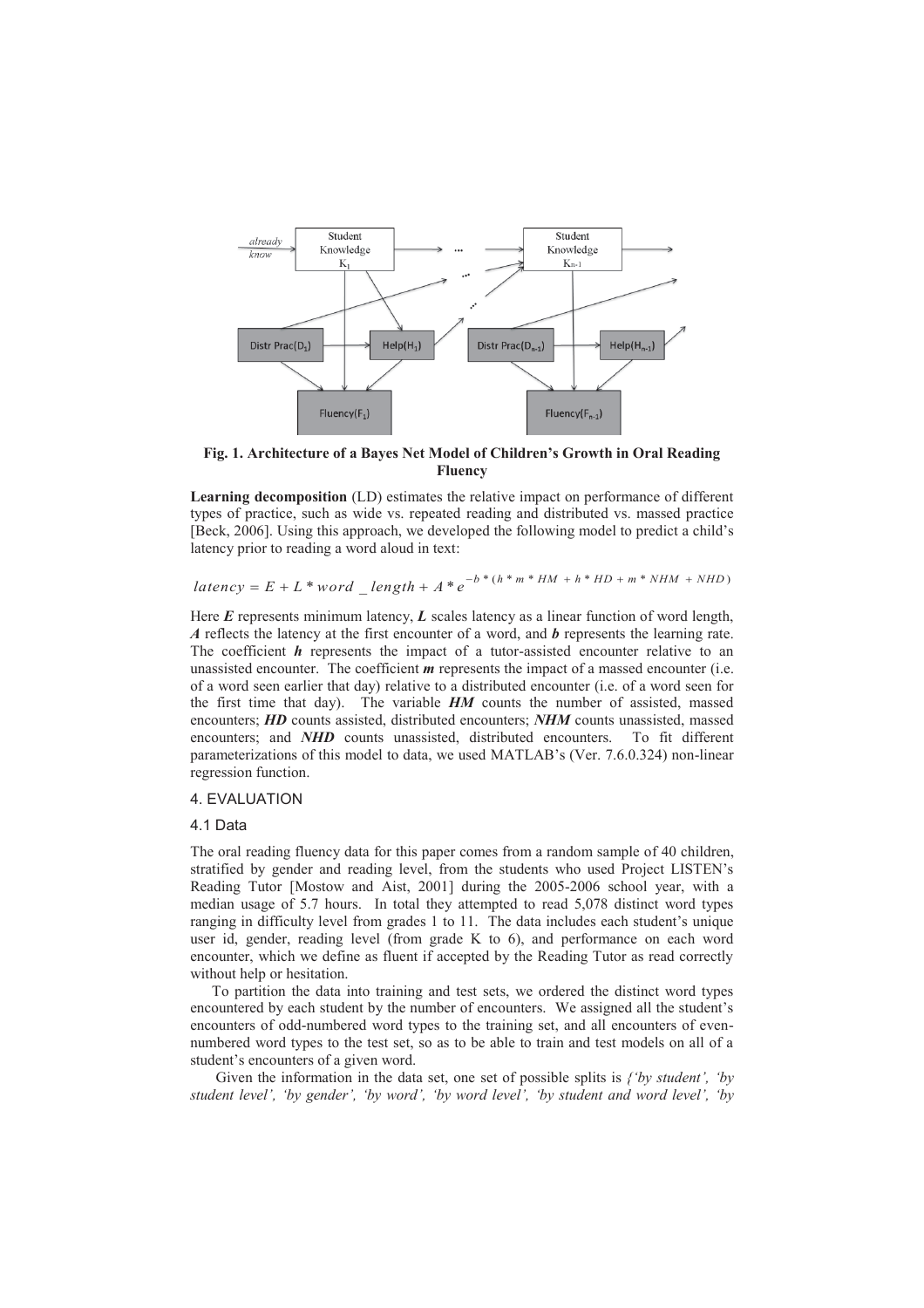*student level and word', 'by student level and word level', 'by gender and word', 'by gender and word level'*}. We omitted the split *'by student and word'* because we had no overlap in <student, word> pairs between training and test sets.

# 4.2 Results

Table I compares different parameterizations of DBN and LD models, ordered by size. The DBN models treat fluency as a binary variable, so we show the percentage accuracy of their predictions, both overall and within-class; the test data is unbalanced, with 72% of it in the positive (fluent) class. The LD models predict real-valued latencies, so we use Root Mean Squared Error (RMSE) to measure their accuracy. Since the models make different types of predictions, their accuracies are not comparable. Given the maximized value *L* of the likelihood function for the estimated model, the number *k* of parameters and the number *n* of data points in the training set, we compute AIC (Akaike Information Criterion) as  $AIC = 2k - 2 \ln L$ . We estimate BIC (Bayesian Information Criterion) as  $BIC \approx -2 \cdot \ln L + k \ln(n)$ .

DBN and LD models use different likelihood functions. The likelihood function for DBN models is a probability, so their AIC and BIC scores are positive. In contrast, the likelihood function for a linear regression is a product of Gaussian probability density functions, so AIC and BIC scores for LD models can be positive or negative.

|                  | <b>DBN</b> |        |        |        |            |            | LD   |             |            |            |
|------------------|------------|--------|--------|--------|------------|------------|------|-------------|------------|------------|
| Model:           | Size       | Acc    | Acc    | Acc    | <b>AIC</b> | <b>BIC</b> | Size | <b>RMSE</b> | <b>AIC</b> | <b>BIC</b> |
| split by         |            | $(\%)$ | $on +$ | $on -$ |            |            |      | (sec)       |            |            |
| <b>NULL</b>      | 17         | 72.5   | 99.7   | 2.4    | 504084     | 504243     | 6    | 0.22        | $-9056$    | $-9000$    |
| gender           | 34         | 72.5   | 99.7   | 2.4    | 504060     | 504377     | 12   | 0.22        | $-9269$    | $-9157$    |
| student<br>level | 136        | 72.5   | 99.7   | 2.4    | 897462     | 898733     | 42   | 0.23        | 46         | 427        |
| word level       | 170        | 72.5   | 99.7   | 2.5    | 474230     | 475818     | 48   | 0.35        | $-10201$   | $-9755$    |
| gender,          | 323        | 72.5   | 99.7   | 2.5    | 474182     | 477200     | 96   | 0.32        | $-36957$   | $-36048$   |
| word level       |            |        |        |        |            |            |      |             |            |            |
| student          | 680        | 72.6   | 98.1   | 7.1    | 497074     | 503427     | 210  | 0.21        | $-22483$   | $-20546$   |
| student          | 1054       | 72.5   | 98.1   | 6.5    | 470057     | 479905     | 318  | 0.28        | 25977      | 28692      |
| level, word      |            |        |        |        |            |            |      |             |            |            |
| level            |            |        |        |        |            |            |      |             |            |            |
| student,         | 4573       | 71.8   | 94.1   | 14.2   | 473541     | 516270     | 1512 | 0.18        | $-144840$  | $-130160$  |
| word level       |            |        |        |        |            |            |      |             |            |            |
| word             | 5848       | 72.4   | 96.0   | 1.2    | 495727     | 550370     | 1518 | 0.20        | $-9136$    | 4715       |
| gender,          | 11271      | 72.5   | 93.7   | 15.2   | 550977     | 847543     | 2856 | 0.18        | $-32541$   | $-5762$    |
| word             |            |        |        |        |            |            |      |             |            |            |
| student          | 31739      | 71.8   | 98.1   | 6.5    | 512257     | 617572     | 3588 | 0.21        | 15354      | 45053      |
| level, word      |            |        |        |        |            |            |      |             |            |            |

**Table 1. Accuracy and complexity of DBN and LD models on unseen test data for children's oral reading fluency.** The best value(s) in each column are underlined.

Which models are best? None of the DBN models substantially beats the majority class accuracy of 72%. The five simplest models have almost perfect recall (accuracy on positive examples), but very low accuracy on negative examples. Note that AIC and BIC do not vary smoothly with the size of the parameterization. For example, splitting by student level has size 136 and gives the worst AIC and BIC scores, while word level has size 170 but yields the best BIC score and a near-best AIC score.

The *'by student and word level'* LD model has the lowest AIC and BIC scores. This fact suggests that students at the same estimated student level differ enough to model